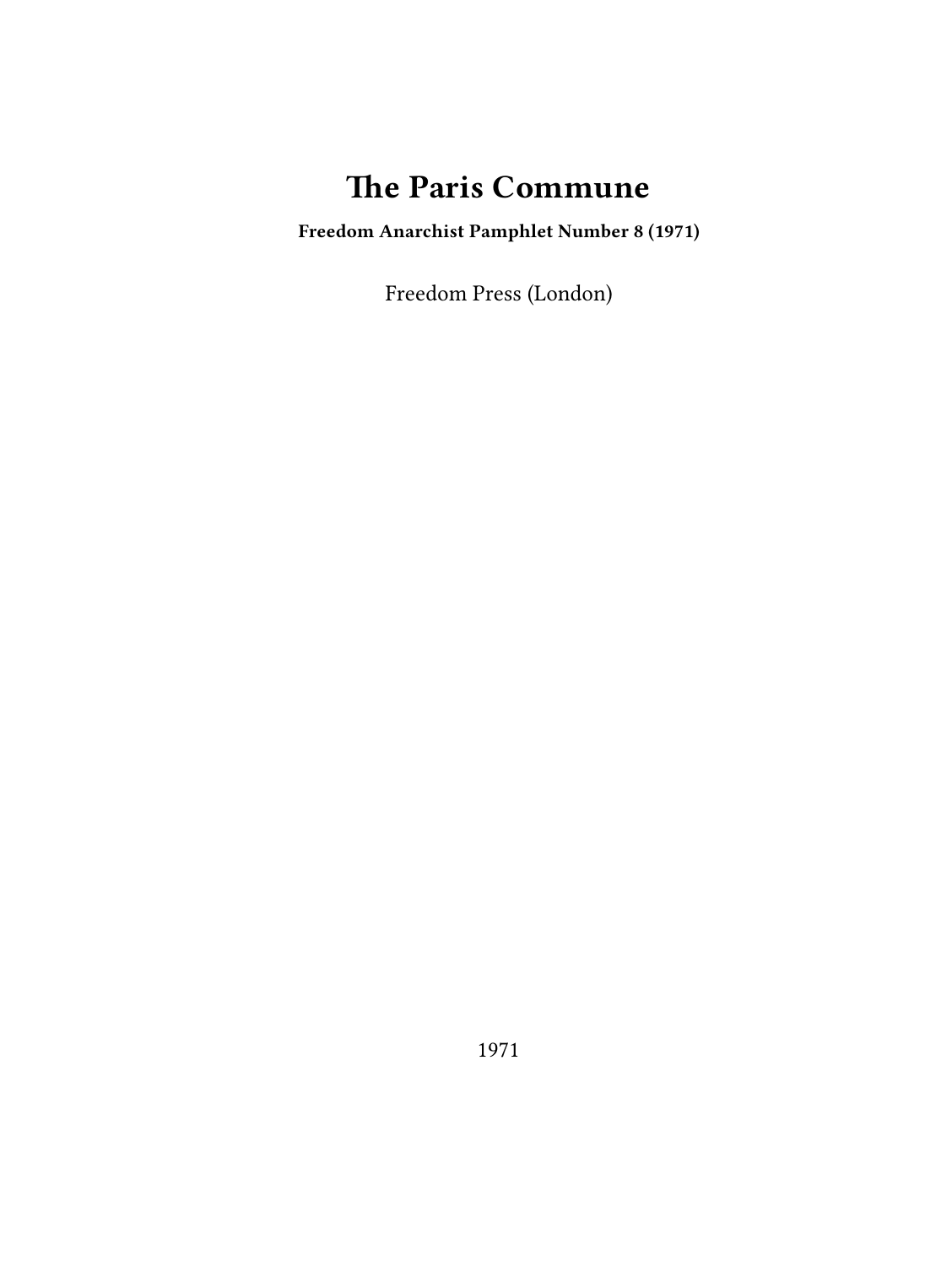# **Contents**

| 2. The Paris Commune and the Anarchist Movement by Nicholas Walter 3 |  |
|----------------------------------------------------------------------|--|
|                                                                      |  |
| The theory of the state and the practice of the Commune 8            |  |
| Popular aspirations and popular prejudices in the Commune 11         |  |
| From the Paris Commune to anarchist communism 14                     |  |
|                                                                      |  |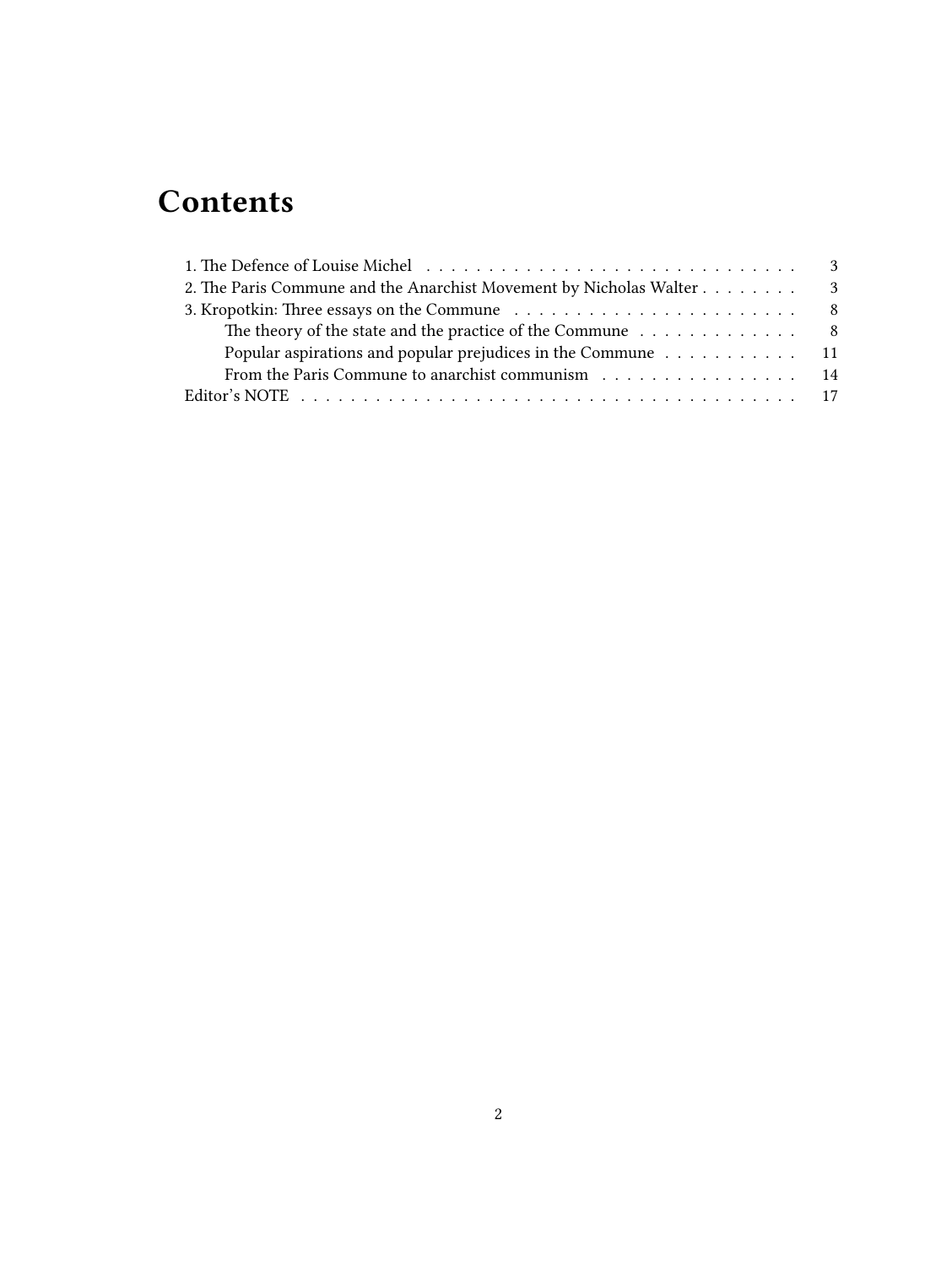## <span id="page-2-0"></span>**1. The Defence of Louise Michel**

I do not wish to defend myself, I do not wish to be defended. I belong completely to the social revolution, and I declare that I accept complete responsibility for all my actions. I accept it completely and without reservations.

You accuse me of having taken part in the murder of the generals? To that I would reply Yes, if I had been in Montmartre when they wished to have the people fired on. I would not have hesitated to fire myself on those who gave such orders. But I do not understand why they were shot when they were prisoners, and I look on this action as arrant cowardice.

As for the burning of Paris, yes, I took part in it. I wished to oppose the invader from Versailles with a barrier of flames. I had no accomplices in this action. I acted on my own initiative.

I am told that I am an accomplice of the Commune. Certainly, yes, since the Commune wanted more than anything else the social revolution, and since the social revolution is the dearest of my desires. More than that, I have the honour of being one of the instigators of the Commune, which by the way had nothing–nothing, as is well known–to do with murders and arson. I who was present at all the sittings at the Town Hall, I declare that there was never any question of murder or arson.

Do you want to know who are really guilty? It is the politicians. And perhaps later light will be brought on to all these events which today it is found quite natural to blame on all partisans of the social revolution…

But why should I defend myself? I have already declared that I refuse to do so. You are men who are going to judge me. You sit before me unmasked. You are men and I am only a woman, and yet I look you in the eye. I know quite well that everything I could say will not make the least difference to your sentence. So a single last word before I sit down. We never wanted anything but the triumph of the great principles of the revolution. I swear it my our martyrs who fell at Satory, by our martyrs whom I acclaim loudly, and who will one day have their revenge.

Once more I belong to you. Do with me what you please. Take my life if you wish. I am not the woman to argue with you for a moment…

What I claim from you, you who call yourselves a Council of War, who sit as my judges, who do not disguise yourselves as a Commission of Pardons, you who are military men and deliver your judgement in the sight of all, is Satory where our brothers have already fallen.

I must be cut off from society. You have been told to do so. Well, the Commissioner of the Republic is right. Since it seems that any heart which beats for freedom has the right only to a lump of lead, I too claim my share. If you let me live, I shall never stop crying for revenge, and I shall avenge my brothers by denouncing the murderers in the Commission for Pardons…

I have finished. If you are not cowards, kill me!

## <span id="page-2-1"></span>**2. The Paris Commune and the Anarchist Movement by Nicholas Walter**

The Paris Commune, whose centenary has been widely 1 commemorated this year, is seldom thought of as having much connection with the anarchist movement. Its connection with the Marxist movement is well known, from Marx's own Address The Civil War in France written immediately after its fall, through the writings of such figures as Lenin and Trotsky, right down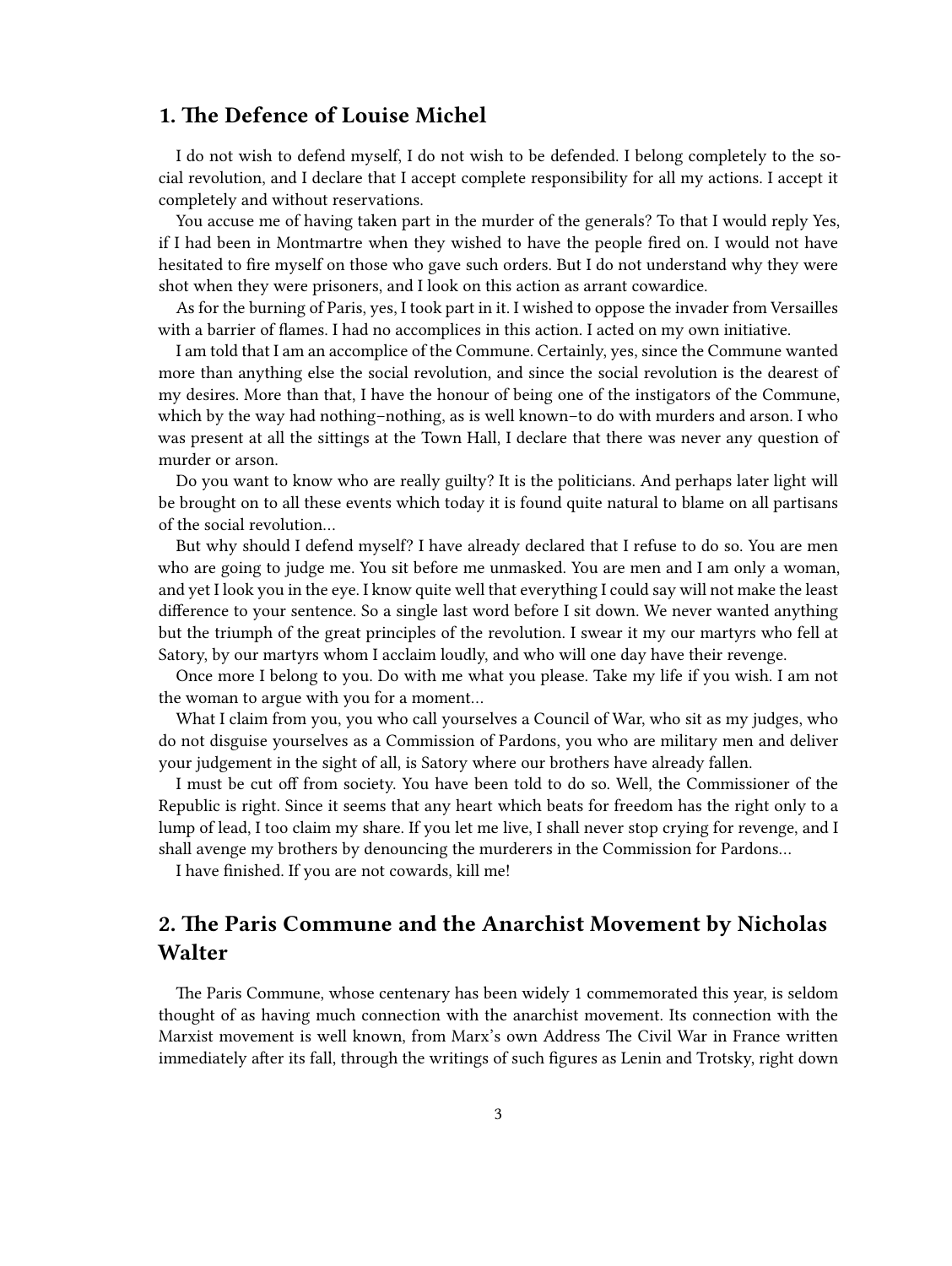to the work of Marxist scholars and propagandists today. But the Commune was at the time an inspiration for the whole revolutionary socialist movement, and the annual commemoration of the rising of March 18 used to be one occasion in the year when all the groups of the far left were united. Moreover there are certain aspects of the crisis of 1870 through 1871 which are open to a specifically anarchist interpretation, though this is scarcely mentioned in the enormous literature on the subject, and there have been important links between the Commune and the anarchist movement from the very beginning.

The closest personal link is represented by Louise Michel, who was not just one of the most active women in the Commune but was also one of the bravest of all its leaders. After agitating in the groups which prepared for the rising of March and fighting on the barricades in the struggle of May, she gave herself up to the authorities to secure the release of her mother, who had been taken as a hostage. At her trial on December 16, 1871, soon after the execution of Ferre, Rossel, and Bourgeois at Satory, she caused a sensation by not only not denying her part in the Commune, as so many others did, but deliberately glorying in it, in the speech which opens this FREEDOM Pamphlet–for which Victor Hugo wrote her a poem, Viro Major ('Greater than a Man').

Instead of being sentenced to death, as she had demanded, she was transported to New Caledonia in the South Pacific for life. But she never gave up her convictions, as so many others did, and remained active in her exile. And from her return to France under the amnesty of 1880 to her death in 1905 she remained ceaselessly active in the revolutionary socialist movement, moving rapidly towards anarchism and becoming the most energetic anarchist propagandist of the late nineteenth century–being arrested over and over again (she was imprisoned in 1883 through 1886, in 1886, and in 1890), even being shot and wounded in 1888 by a lunatic (whom she characteristically not only refused to prosecute but actually tried to save), and finally dying in Marseille in the middle of one of her vast speaking tours and receiving a gigantic funeral in Paris (said to have been the largest since Victor Hugo's in 1885). Her grave next to her mother's in the Levallier-Perret cemetery is still a place of pilgrimage, and there are still anarchist groups in France which take the name of the woman who literally devoted her whole life to the cause of the social revolution–which she identified first with the Paris Commune and then with the anarchist movement. (A full account of her life–Louise Michel, by Edith Thomas–has recently been published in France by Gallimard; let us hope it is soon translated into English.)

A link which is personally more tenuous but politically more significant is that with Bakunin. He was not in Paris at all during the crisis, but he was active in the commune movement of southern France, and took a crucial part in the events at Lyon and Marseille in autumn 1870. Moreover, during and immediately after the Paris Commune he wrote the first anarchist attempt to analyse its meaning–especially in The Paris Commune and the Idea of the State (the first English edition of which has just been published by CIRA, and will also appear in Anarchy 5).

Thus Bakunin played a small but significant part in the movement which culminated in the Paris Commune; and the Paris Commune played a small but significant part in the final elaboration of his thought. Following the line in the Russian revolutionary tradition laid down by the populists from the 1840s, Bakunin saw the Russian peasant commune (obshchina) as the basis of a socialist society, to be realised by a movement involving peasants as well as urban workers. No such movement came into full existence in Russia in his lifetime: but the revolutionary insurrections which broke out in France during 1870 through 1871 took the form of independent communes in dozens of towns–including Lyon and Marseille where he was himself involved, and above all Paris itself. So it is not surprising that the last stage of Bakuninism (overlaying the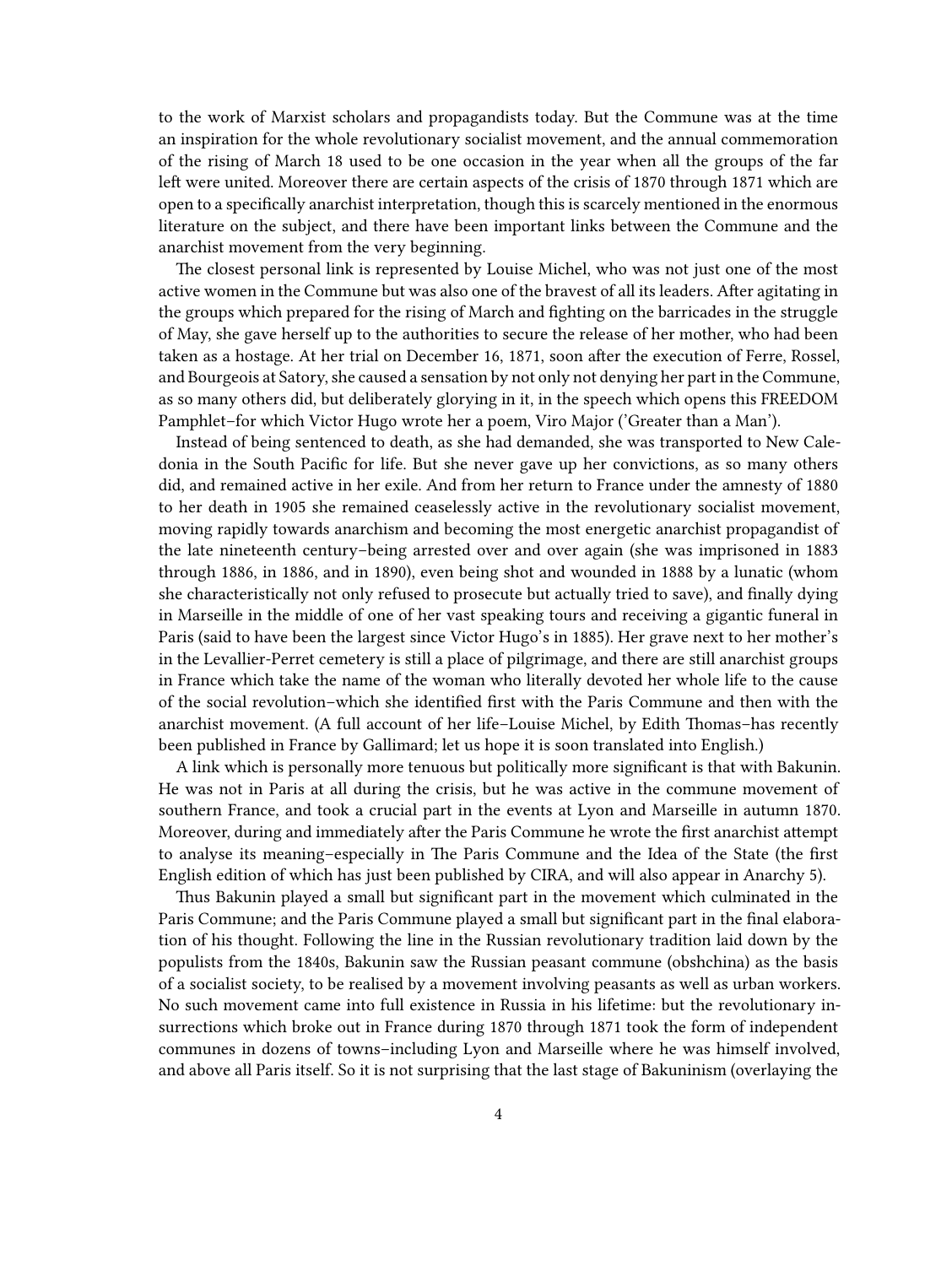insurrectionism which ran through it from the barricades of Paris and Dresden in 1848 through 1849 to the abortive rising of Bologna in 1874) was based on a combination of the Russian peasant commune and the French urban commune –of populism and communalism. And after Bakunin's death in 1876 this position was developed further–especially in Switzerland by refugees from the Paris Commune such as Elisee Reclus. working with refugees from the Russian, Italian, and Spanish revolutionary movements–into the theory of anarchist communism, in which the commune played (and a century later still plays) an important part.

There are also personal links with other tendencies in the anarchist movement. One is represented by such Communards as Benoit Malon. Gustave Lefrancais, and Jean-Louis Pindy, also refugees in Switzerland who were for a time active as anarchists or near-anarchists, but who later became reformist socialists, especially after returning to France. The same is true of Paul Brousse, a French radical who moved to the left and went into exile as a result of the commune movement and its repression, and became an extremist anarchist–one of the first exponents of the theory of propaganda by deed during the 1870s–but who similarly turned to reformist socialism after 1880 and led the moderate Possibilists in the French socialist movement. (A full account of his political career–From Anarchism to Reformism by David Stafford–has recently been published by Weidenfeld and Nicolson.)

There are even personal links with the terrorist wing of the anarchist movement, which is frequently but mistakenly supposed to have no connection with the wider social movement. Emile Henry, the most intelligent and impressive of the anarchist propagandists by deed in the 1890s– the one who deliberately set out in 1894 to kill people at random, commenting that 'no bourgeois can be innocent'–was the son of a Communard : Fortune Henry, a member of the International who represented the 10th arrondissement on the Commune Council and managed to escape to Spain, being condemned to death in his absence. It seems likely that one of the motives behind the wave of revolutionary terrorism in late nineteenth-century France (which caused about 20 deaths) was the bitter personal memory of the counter-revolutionary terrorism at the end of the Paris Commune (which caused more than 20,000 deaths).

But perhaps the most significant single case is that of someone who did not actually take part in the Paris Commune but who was deeply influenced by it and who mediated its influence on the whole anarchist movement: Peter Kropotkin. In 1871 he was a clever young geographer in Russia, but he became a socialist that year in the shadow of the Commune, and began to turn away from a promising scientific career towards a dangerous political career. In the spring of 1872 he travelled for the first time to Western Europe, and joined the International in Switzerland. At the masonic Temple Unique which was the headquarters of the International in Geneva, he decided to devote his life to the socialist movement; and the circumstances of that decision are particularly significant in the present context. In his Memoirs of a Revolutionist, Kropotkin describes the event as follows :

"… every revolutionist has had a moment in his life when some circumstance, maybe unimportant in itself, has brought him to pronounce his oath of giving himself to the cause of revolution. I know that moment; I lived through it after one of the meetings at the Temple Unique, when I felt more acutely than ever before how cowardly are the educated men who hesitate to put their education, their knowledge, their energy, at the service of those who are so much in need of that education and that energy…"

This is vague enough; but in the material which Kropotkin later added to his Memoirs and which has been printed only in the Russian editions published since his death, he gives the date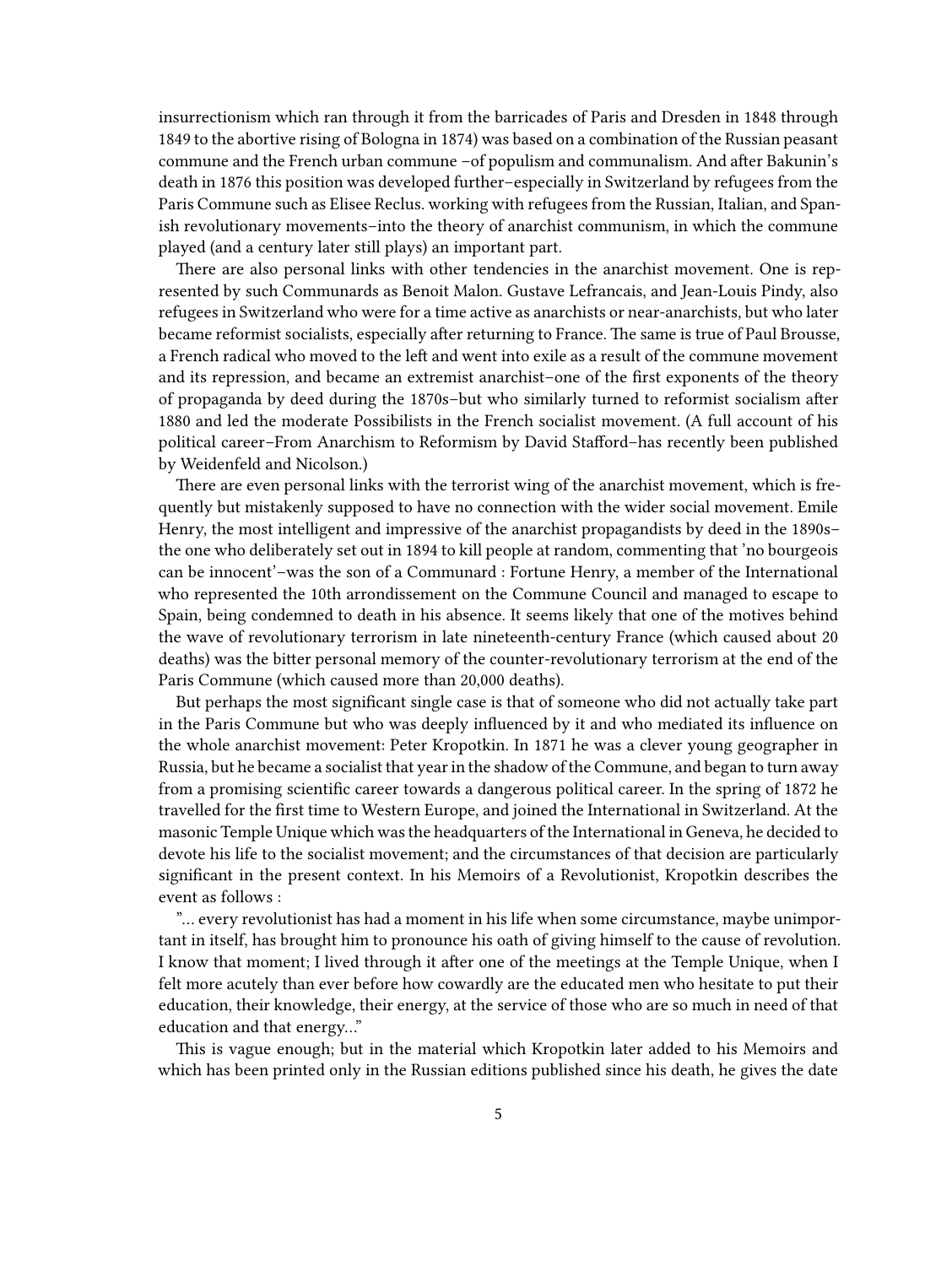of the meeting as March 18 and the occasion as the celebration of the Paris Commune–so it was in fact at the first anniversary commemoration of the Commune that Kropotkin began the political career which was to last for almost half a century.

When he then went on to the Jura and met James Guillaume at Neuchatel in April 1872, he tells us that he also met 'a French communard, who was a compositor', and who described the fall of the Commune while he was setting the type for a novel; Guillaume identified him in his history of the International as Andre Bastelica–a Corsican who was the leading Bakuninist in Marseille and who took part in the risings in both Lyon and Paris. Kropotkin also met Malon, then still close to anarchism. It was in the Jura, of course, that Kropotkin became specifically an anarchist, and when he returned to Russia in May 1872 he began anarchist activity in the Chaikovski Circle, the leading group in the populist movement at that time.

Kropotkin's chief activity in Russia from 1872 to 1874 was as a speaker at meetings of peasants and workers in St. Petersburg and Moscow, and the two main subjects of his lectures were the International and the Paris Commune. When he was arrested in St. Petersburg in March 1874 his lodgings were searched by the police, and the great majority of the books and pamphlets which they seized were about the Commune (a list, preserved in the state archives, was printed in the edition of his Diary published in Russia in 1923). Kropotkin was held in prison without trial from 1874 to 1876, first in the Peter-Paul Fortress, then after March 1876 in the St. Petersburg House of Detention where, as he tells us again in his Memoirs, by the traditional method of tapping on the walls he was able among other things 'to relate to a young neighbour the history of the Paris Commune from the beginning to the end. It took, however, a whole week's tapping'.

In 1876 Kropotkin managed to escape from the St. Petersburg prison hospital, and left Russia to live in exile for forty years. In 1877 he went to Switzerland to work in the Jura Federation, and met more Communards, especially Pindy, Lefrangais, and Elisee Reclus. There he joined in developing the theory of anarchist communism, which as we have seen derived to a large extent from the experiences and implications of the Commune. In 1877 through 1878 he was active for a time in Paris, trying to revive the socialist movement there after the eclipse following the destruction of the Commune, and in his Memoirs he mentions 'the first commemoration of the Commune, in March, 1878', when 'we surely were not two hundred'. (According to Jean Maitron, the historian of French anarchism, the Commune had in fact been commemorated in March 1877, but only by private meetings.)

In 1879 Kropotkin, who had been contributing to various anarchist papers, began to publish his own, Le Revolte; it was then that he started the series of essays which established his reputation as the leading theorist of anarchism, including several on the Paris Commune. Every March he wrote an anniversary article, and the three for 1880, 1881, and 1882 were put together to form a single chapter in his book Paroles d'un Revolte, which was made up of essays from Le Revolte and published in 1885 while he was in prison in France. (A new translation of this chapter is included in this pamphlet.)

Other chapters in Paroles d'un Revolte include an essay on the modern commune, as distinct from the medieval commune (and, it is now necessary to add, as distinct from the more recent sense too), making use of the experience of the Paris Commune; and also essays on representative and revolutionary government, both emphasising the Commune's error of relying on elected representatives to carry out the work of the social revolution which the people should have carried out themselves. And in the essay on order (which was included in FREEDOM Pamphlet 4 last September) he took the Paris Commune as the final example of both order and disorder :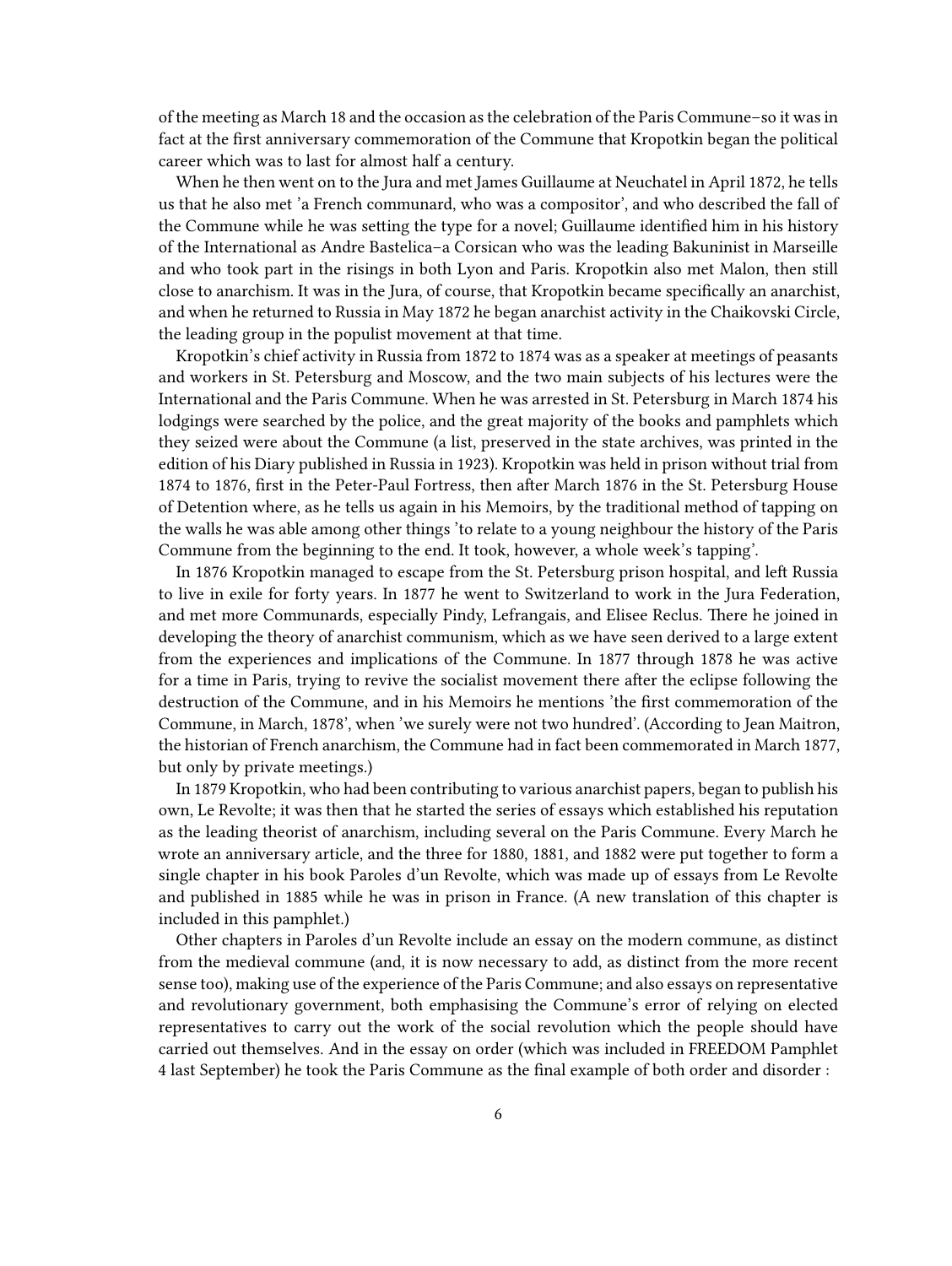Order is the Paris Commune drowned in blood. It is the death of 30,000 men, women and children, cut to pieces by shells, shot down, buried in quicklime beneath the streets of Paris…

Disorder … is the people of Paris fighting for a new idea and, when they die in the massacres, leaving to humanity the idea of the free commune, and opening the way for the revolution which we can feel approaching and which will be the Social Revolution.

After he was released from prison in France in 1886, Kropotkin settled in England, where he lived for thirty years. As he says in his Memoirs, 'the socialist movement in England was in full swing', and he took an active part in the growing agitation, writing in FREEDOM (which he helped to found in October 1886) and other papers and speaking at meetings all over the country. One of his particular subjects was still the Paris Commune, and he produced anniversary articles and speeches every March. Thus William Morris, writing about the Commune meeting at South Place on March 18, 1886, described it as 'a great success, and the place crowded. Kropotkin new come from prison spoke, and I made his acquaintance there' (Letter to John Carruthers, March 25, 1886); and a year later he similarly described the Commune meeting at South Place on March 17, 1887: 'We had a fine meeting last night to celebrate the Commune–crowded. Kropotkin spoke in English and very well' (Letter to Bruce Glasier, March 18, 1887). (The latter speech was published in the seventh issue of FREEDOM, April 1887, and would be well worth reprinting.)

At the same time Kropotkin continued to write in the French anarchist press, especially in his old paper, which was now published in Paris and changed its name to La Revolte. Once more his most important essays were collected in a book, La Conquete du Pain, a sequel to Paroles d'un Revolte, which was published in 1892 and later translated into English as The Conquest of Bread (1906). This time there was no chapter specifically about the Paris Commune, but the whole conception of the future society expounded in the book is based on it. As Kropotkin put it in his preface to the second English edition of 1913, the Commune "was too short-lived to give any positive result… But the working-classes of the old International saw at once its historical significance. They understood that the free commune would be henceforth the medium in which the ideas of modern Socialism may come to realization… These are the ideas to which I have endeavoured to give a more or less definitive expression in this book."

And the same point was made in the prefaces to the Russian editions of The Conquest of Bread, and also in the postcript to the last Russian edition of Paroles d'un Revolte, (which was included in FREEDOM Pamphlet 5 last November): 'I had in view above all a large urban commune getting rid of the capitalist yoke, especially Paris, with its working population full of intelligence and possessing, thanks to the lessons of the past, great organising capability.'

Kropotkin maintained his interest in the Paris Commune for many years more. In 1892 he wrote a preface for the Russian pamphlet edition of Bakunin's essay on the Commune, which was also included in the French pamphlet edition of the essay in 1899. Then in 1899 he included several references to the Commune in Memoirs of a Revolutionist, repeating the criticisms of the Communards for wasting time and energy on elections to and debates in the Commune Council and for not expropriating private property–i.e. because they were not anarchist or communist: 'The Commune of Paris was a terrible example of an outbreak with insufficiently determined ideals.'

He returned to the same theme in Modern Science and Anarchism (first published in Russian in 1901; an American translation was published in 1903, and an enlarged English translation was published by the Freedom Press in 1912). The Paris Commune and other similar risings in France and Spain during 1870 through 1873 showed 'what the political aspect of a Social Revolution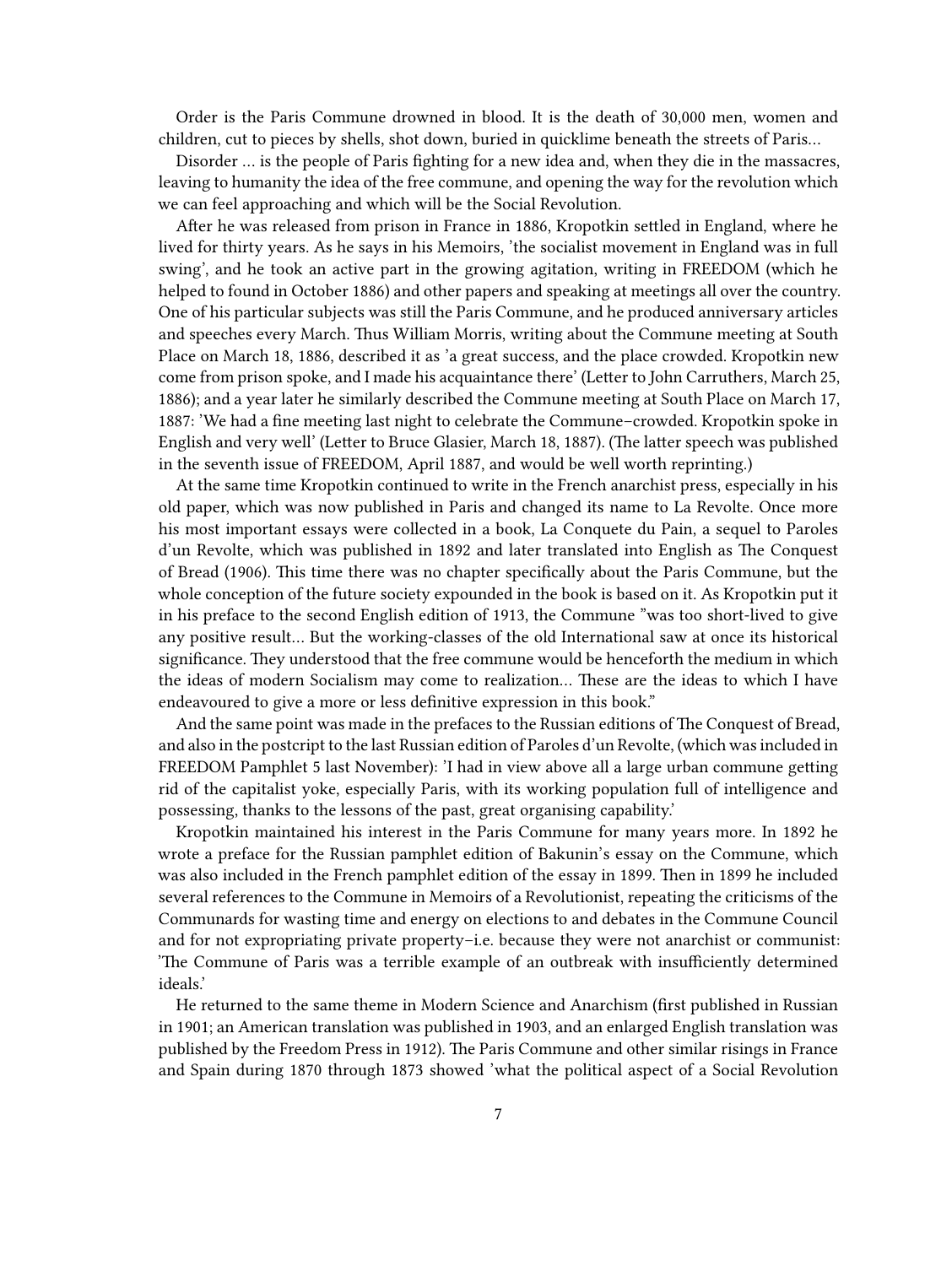ought to be': 'the free, independent Communist Commune'. But once more the anarchist and communist morals were drawn: 'If no central Government was needed to rule the independent Communes, if the national Government is thrown overboard and national unity is obtained by free federation, then a central municipal Government become equally useless and noxious. The same federative principle would do within the Commune.' And at the same time the failure of the communalist risings 'proved once more that the triumph of a popular Commune was not materially possible without the parallel triumph of the people in the economic field'.

Then in his letters to Max Nettlau of 1901 through 1902, refuting the claims of individualism and the argument that anarchists should seek allies among bourgeois sympathisers, Kropotkin insisted that it is the masses of the people who fight for liberty and equality against, not with, the bourgeoisie–above all in Paris in 1871. In his preface to the Italian edition of Paroles d'un Revolte (which was included in FREEDOM Pamphlet 5 last November), he suggested that the defeat of France in 1870 and the fall of the Commune in 1871 together led to the eclipse of revolutionary France and the triumph of militarist Germany in Europe; and in his letter to Gustav Steffen about the First World War (published in FREEDOM, October 1914) he went so far as to suggest that the failure of the Commune had led to the war.

In his writings for the Russian anarchist movement, Kropotkin frequently returned to the subject of the Paris Commune, notably in a series of articles on it in his paper Listki 'Khleb i Volya' during 1907 which were immediately reprinted as a pamphlet–Parizhskaya Kommuna (1907). This was quite separate from the pamphlet reprinted from Paroles d'un Revolte, though they are often confused, but the message was still the same. After the 1917 Revolution, however, Kropotkin seldom mentioned the Paris Commune again, and referred much more often to the Great French Revolution of 1789 through 1794 during the last years of his life.

But it was in the month after Kropotkins death–in March 1921–that Kronstadt rose and fell, and that Alexander Berkman pointed out the irony of the Bolsheviks celebrating the fiftieth anniversary of the Paris Commune the day after they had destroyed the Kronstadt Commune. By that time the idea of the commune had deeply penetrated the consciousness of the anarchist movement and scarcely needed to be mentioned to be understood. Yet there are times when it should be mentioned. This year we have commemorated at the same time the hundredth anniversary of the destruction of the Paris Commune by French liberals and the destruction of the Kronstadt Commune by Russian communists. However many times it is destroyed, and whoever destroys it, the idea of the free city which rises in revolution and abolishes authority and property together cannot be destroyed, and remains one of the basic components of political anarchism. Following the consistent anarchist critique of the Paris Commune over a century, we would not do everything the Communards did or leave undone everything they left undone; but we do feel that we are closer to what they tried to do than either the liberals or the communists who have patronised and misinterpreted them with false praise. For us at least, in the words of the old song, 'the Commune is not dead!'

### <span id="page-7-0"></span>**3. Kropotkin: Three essays on the Commune**

#### <span id="page-7-1"></span>**The theory of the state and the practice of the Commune**

On March 18, 1871, the people of Paris rose against a despised and detested government, and proclaimed the city independent, free, belonging to itself. This overthrow of the central power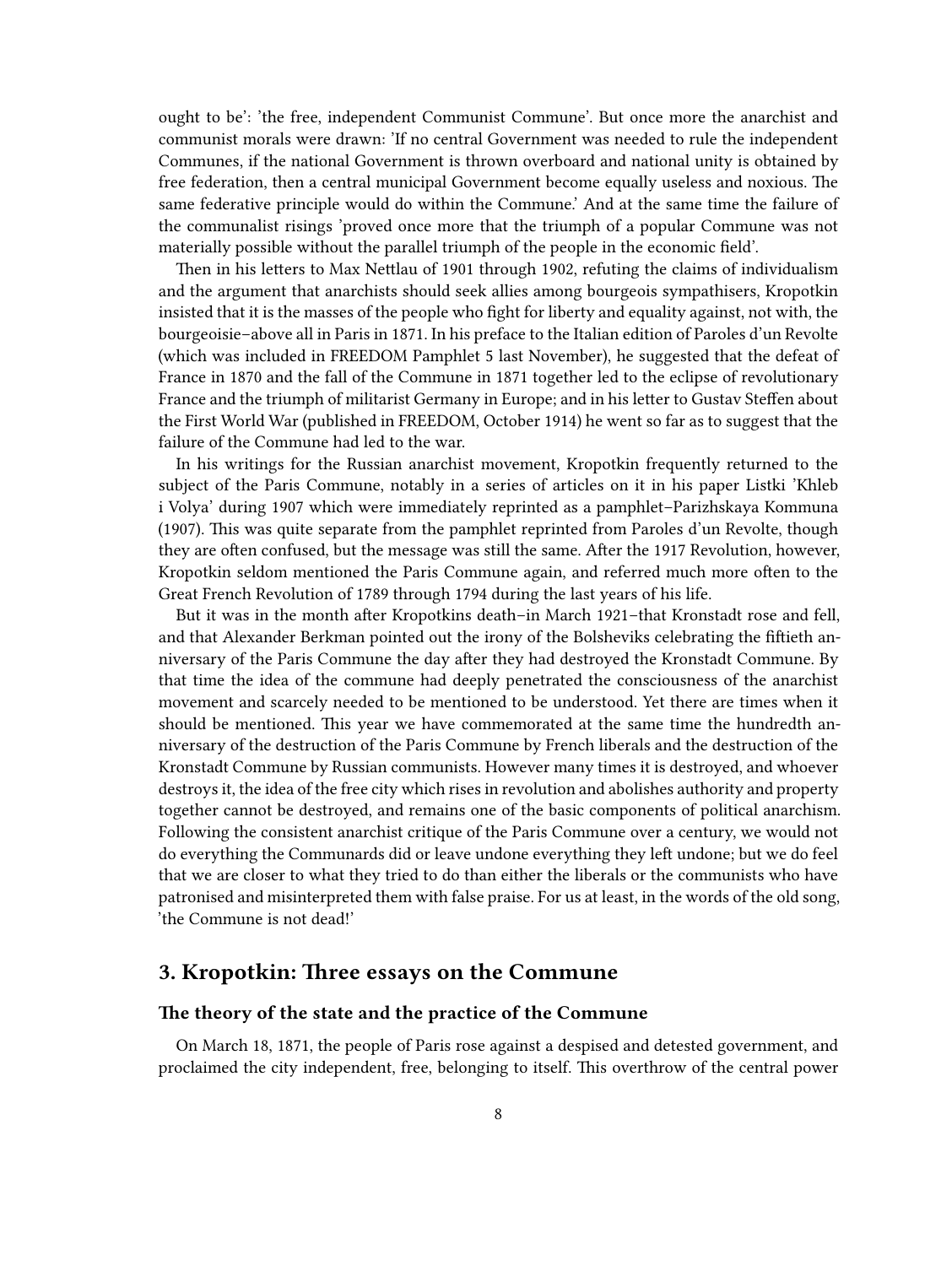took place without the usual stage effects of revolution, without the firing of guns, without the shedding of blood upon barricades. When the armed people came out into the streets, the rulers fled away, the troops evacuated the town, the civil servants hurriedly retreated to Versailles carrying everything they could with them. The government evaporated like a pond of stagnant water in a spring breeze, and on March 19 the great city of Paris found herself free from the impurity which had defiled her, with the loss of scarcely a drop of her children's blood.

Yet the change thus accomplished began a new era in that long series of revolutions by which the peoples are marching from slavery to freedom. Under the name of the Paris Commune a new idea was born, to become the starting point for future revolutions.

As is always the case, this fruitful idea was not the product of some one individual's brain, of the conceptions of some philosopher; it was born of the collective spirit, it sprang from the heart of a whole community. But at first it was vague, and many of those who acted upon and gave their lives for it did not look at it in the light in which we see it today; they did not realize the full extent of the revolution they were inaugurating of the fertility of the new principle they were trying to put into practice. It was only after they had begun to apply it that its future significance slowly dawned upon them; it was only afterwards, when the new principle came to be thought out, that it grew definite and precise and was seen in all its clearness, in all its beauty, its justice, and the importance of its results.

\*\*\*\*\*

From the time that socialism had taken a new leap forward during the five or six years which preceded the Commune, one question above all preoccupied the theoreticians of the approaching social revolution. This was the question of knowing what would be the form of political organization of society most favourable for that great economic revolution which the present development of industry is forcing upon our generation, and which must bring about the abolition of individual property and the taking into common of all the capital accumulated by previous generations.

The International Working Men's Association gave this reply. The organization, it said, must not be confined to a single nation; it must extend over artificial frontiers. And soon this great idea sank into the hearts of the people and took fast hold of their minds. Though it has been hunted down ever since by the united efforts of every kind of reactionary, it is alive nevertheless, and when the voice of the rebellious peoples destroys the obstacles to its development, it will reappear stronger than ever before.

But it still remained to know what should be the component parts of this vast association.

To this question two answers Were given, each the expression of a distinct current of thought: one said the people's state; the other said anarchy.

The German socialists advocated that the state should take possession of all accumulated wealth and give it to workers' associations and, further, should organize production and exchange, and generally watch over the life and activities of society.

To which the socialists of the Latin race, strong in revolutionary experience, replied that it would be a miracle if such a state could ever exist; but if it could, it would surely be the worst of tyrannies. This ideal of the omnipotent and beneficent state is merely a copy from the past, they said; and they opposed it with a new ideal–an-archy: that is, the total abolition of the state and social organization from the simple to the complex by means of the free federation of popular forces, of producers and consumers.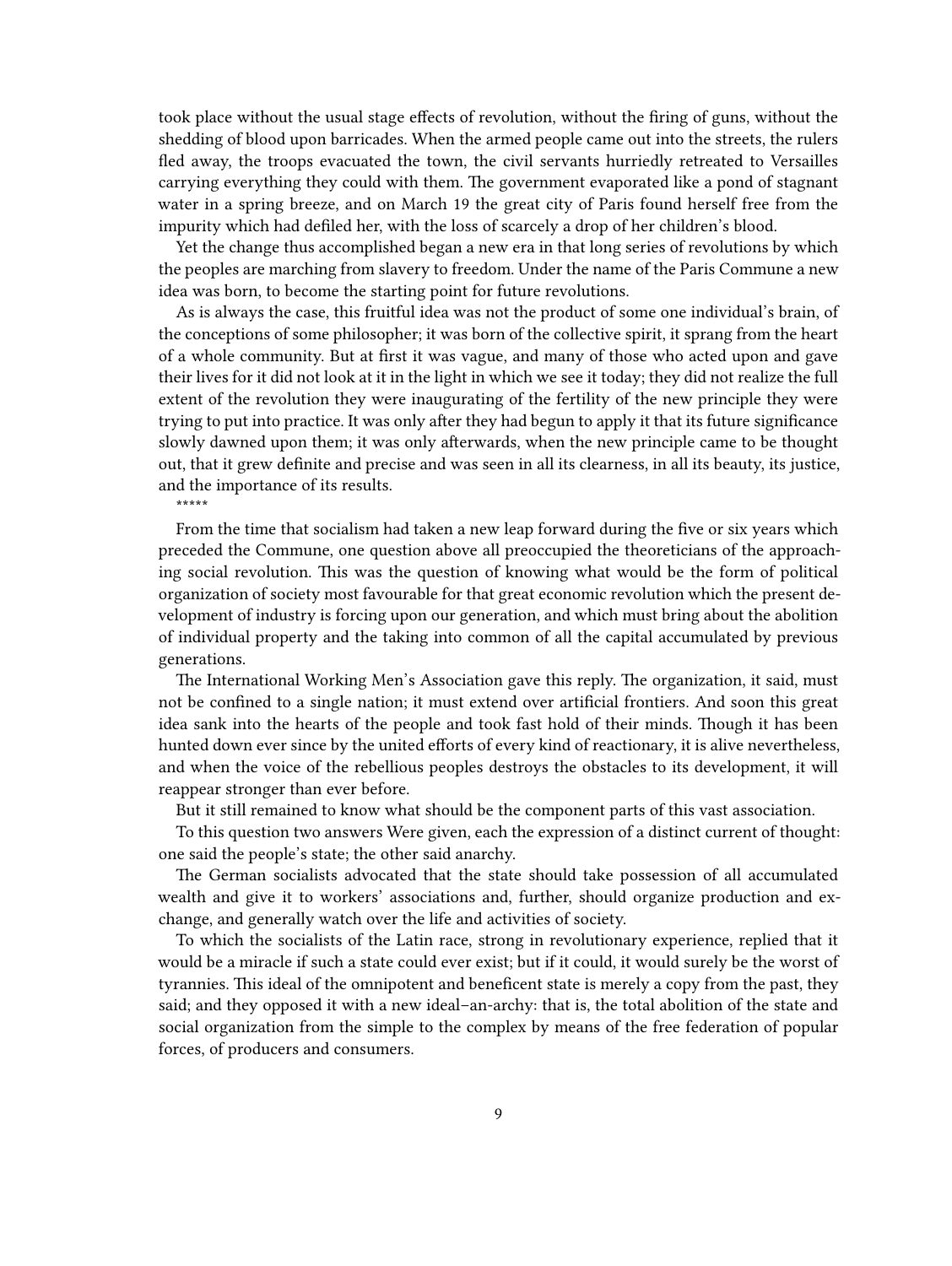It was soon admitted, even by a few 'statists' less imbued with governmental prejudices, that anarchy certainly represents a much better sort of organization than that aimed at by the people's state; but, they said, the anarchist ideal is so far off that just now we cannot trouble about it. On the other hand the anarchist theory lacked a concrete and at the same time simple formula to show plainly its point of departure, to embody its conceptions, and to indicate that it was supported by a tendency actually existing among the people. The federation of workers' unions and consumers' groups extending over frontiers and independent of existing states- still seemed too vague; and at the same time it was easy to see that it could not take in the whole diversity of human requirements. A clearer formula was needed, one more easily grasped, one which had a firm foundation in the realities of life.

If the question had merely been how best to elaborate a theory, we should have said that theories, as theories, are not of so much importance. But so long as a new idea has not found a clear, precise form of statement, growing naturally out of things as they actually exist, it does not take hold of men's minds, does not inspire them to enter upon a decisive struggle. The people do not fling themselves into the unknown without some positive and clearly formulated idea to serve them, so to speak, as a springboard at the starting-point.

As for this starting-point, they must be led up to it by life itself. \*\*\*\*\*

For five months Paris, isolated by the siege, had drawn on its own livelihood, and had learnt to know the immense economic, intellectual, and moral resources it disposes of; it had caught a glimpse of its strength of initiative and understood what it meant. At the same time it had seen that the chattering gang which had seized power had no idea how to organize either the defence of France or its internal development. It had seen the central government at cross purposes with every manifestation of the intelligence of the great city. It had understood more than that: the powerlessness of any government to guard against great disasters or to smooth the path of rapid revolution. During the siege it had suffered frightful privations, privations of the workers and defenders of the city, alongside the insolent luxury of the idlers, and thanks to the central government it had seen the failure of every attempt to put an end to this scandalous system. Each time that the people wished to take a free leap forward, the government added weight to their chains and tied on a ball, and naturally the idea was born that Paris should set itself up as an independent commune, able to put into practice within its walls what was dictated by the will of the people!

This word, the Commune, then came from all lips. \*\*\*\*\*

The Commune of 1871 could be nothing but a first attempt. Beginning at the close of a war, hemmed in between two armies ready to join hands and crush the people, it dared not unhesitatingly set forth upon the path of economic revolution; it neither boldly declared itself socialist, nor proceeded with the expropriation of capital or the organization of labour; nor did it even take stock of the general resources of the city. Neither did it break with the tradition of the state, of representative government, and it did not seek to establish within the Commune that organization from the simple to the 'complex which it inaugurated by proclaiming the independence and free federation of the communes. Yet it is certain that if the Paris Commune had lived a few months longer it would inevitably have been driven by the force of circumstances towards both these revolutions. Let us not forget that the bourgeoisie took four years of a revolutionary period to change a limited monarchy into a bourgeois republic, and we should not be astonished that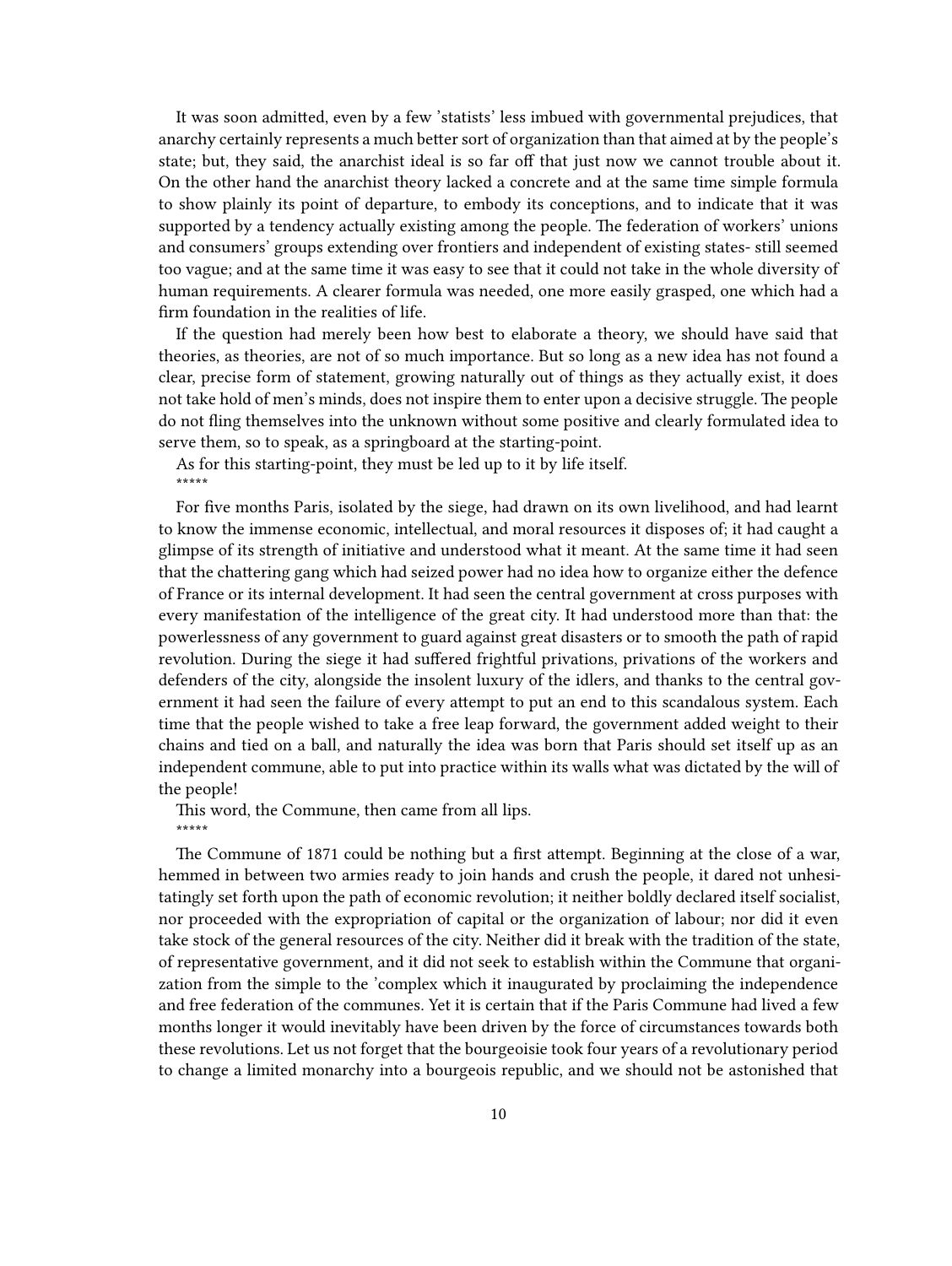the people of Paris did not cross with a single bound the space between the anarchist commune and the government of robbers. But let us also bear in mind that the next revolution, which in France and certainly in Spain as well will be communalist, will take up the work of the Paris Commune where it was checked by the massacres of the Versailles army. \*\*\*\*\*

The Commune was defeated, and we know how the bourgeoisie avenged itself for the fright the people had given it in shaking off the yoke of their rulers. It proved that there really are two classes in modern society: on one side, the man who works and gives up to the capitalist more than half of what he produces, and passes too easily over the crimes of his masters; on the other, the idler, the well-fed, animated by the instincts of a wild beast, hating his 'slave, ready to massacre him like game.

After shutting the people of Paris in and blocking up all the exits, they let loose the soldiers, brutalized by barrack life and drink, and told them publicly: 'Kill these wolves and their young!' And they said to the people:

"Whatever you do, you shall perish! If you are caught with arms in your hands–death! If you lay down your arms–death! If you use them–death! If you beg for mercy–death! Whichever way you turn, right, left, forward, back, up, down–death! You are not merely outside the law, but outside mankind. Neither age nor sex shall save you or yours. You shall die, but first you shall taste the agony of your wife, your sister, your mother, your daughters, your sons, even in the cradle! Before your eyes the wounded man shall be taken out of the ambulance and hacked with bayonets or beaten with rifle-butts. He shall be dragged alive by his broken leg or bleeding arm and flung into the gutter as a groaning, suffering bundle of rubbish.

"Death! Death! Death!"<sup>1</sup>

And then after this insane orgy over the piles of corpses, after this mass extermination, came the petty yet atrocious vengeance which is still going on–the cat-o'-nine-tails, the thumbscrews, the irons in the ship's hold, the whips and truncheons of the warders, insults, hunger, all the refinements of cruelty.

```
Will the people forget this hangman's work?
*****
```
Overthrown, but not conquered, the Commune is reborn today. It is no longer only a dream of the vanquished, caressing in their imagination the lovely mirage of hope; no! the 'Commune' is today becoming the visible and definite aim of the revolution rumbling beneath our feet. The idea is sinking into the masses, it is giving them a rallying cry, and we firmly count on the present generation to bring about the social revolution within the commune, to put an end to the ignoble bourgeois exploitation, to rid the people of the tutelage of the state, and to inaugurate in the evolution of the human race a new era of liberty, equality, and solidarity.

### <span id="page-10-0"></span>**Popular aspirations and popular prejudices in the Commune**

Ten years already separate us from the day when the people of Paris, overthrowing the traitor government which had seized power at the downfall of the Empire, set themselves up as a Commune and proclaimed their absolute independence.<sup>2</sup> And yet it is still towards that date of March

 $1$  We take these lines from the Popular and Parliamentary History of the Paris Commune by Arthur Arnould, a work which we have pleasure in bringing to the attention of our readers.

<sup>2</sup> Written in March 1881.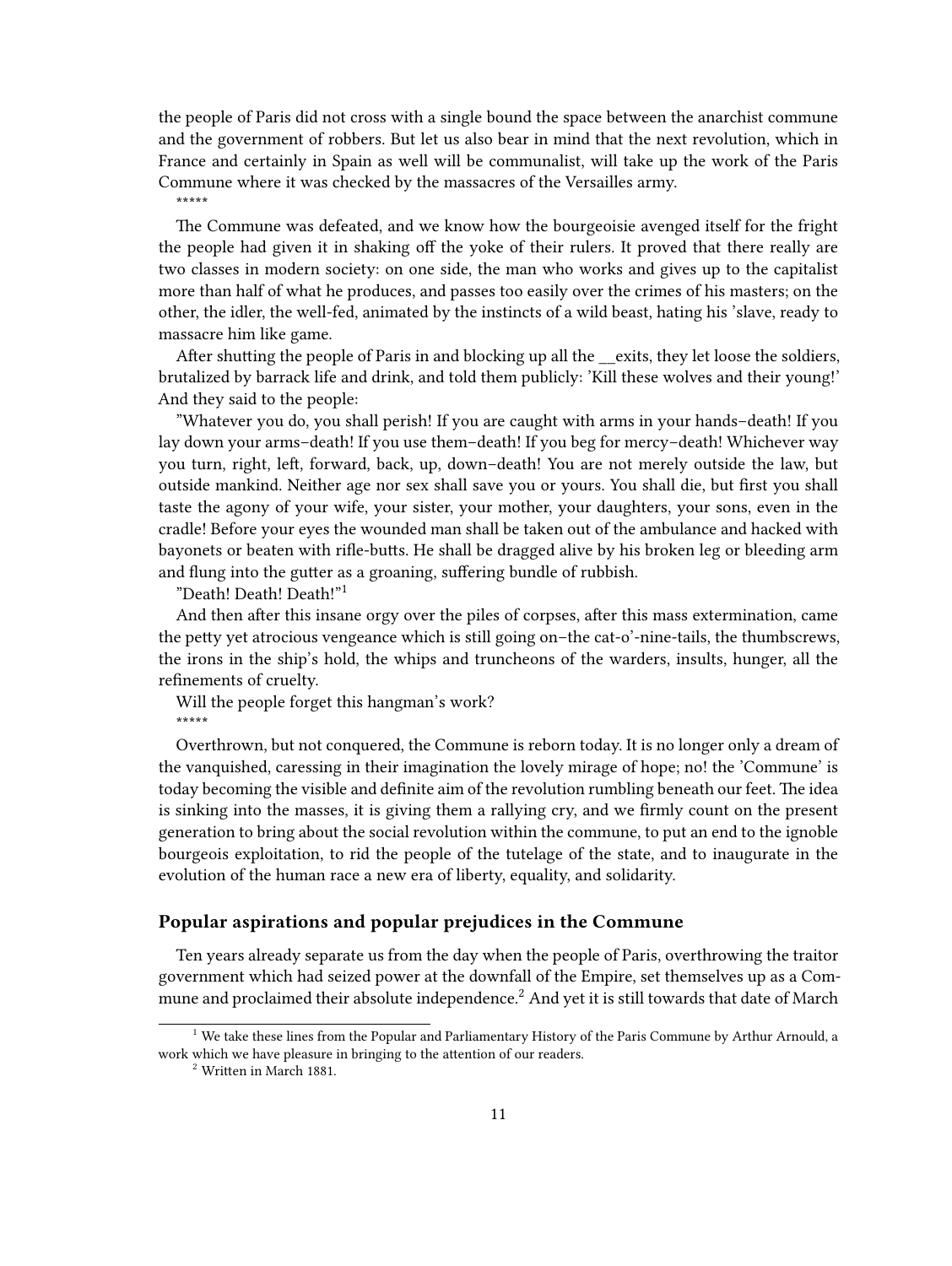18, 1871, that we turn our gaze, it is to it that our best memories are attached; it is the anniversary of that memorable day that the proletariat of both hemispheres intends to celebrate solemnly, and tomorrow night hundreds of thousands of workers' hearts will beat in unison, fraternizing across frontiers and oceans, in Europe, in the United States, in South America, in memory of the rebellion of the Paris proletariat.

The fact is that the idea for which the French proletariat spilt its blood in Paris, and for which it suffered in the swamps of New Caledonia, is one of those ideas which contain a whole revolution in themselves, a broad idea which can cover with the folds of its flag all the revolutionary tendencies of the peoples marching towards their emancipation.

To be sure, if we confined ourselves to observing only the concrete and palpable deeds achieved by the Paris Commune, we would have to say that this idea was not wide enough, that it covered only a very small part of the revolutionary programme. But if on the contrary we observe the spirit which inspired the masses of the people at the time of the movement of March 18, the tendencies which were trying to come to the surface and didn't have time to enter the realm of reality because, before coming into the open, they were already smothered under the piles of corpses–we shall then understand the whole significance of the movement and the sympathy it arouses within the masses of both hemispheres. The Commune enraptures hearts not by what it did but by what it intended to do one day.

\*\*\*\*\*

What was the origin of this irresistible force which draws towards the movement of 1871 the sympathy of all the oppressed masses? What idea does the Paris Commune represent? And why is this idea so attractive to the workers of every land, of every nationality?

The answer is easy. The revolution of 1871 was above all a popular one. It was made by the people themselves, it sprang spontaneously from within the masses, and it was among the great mass of the people that it found its defenders, its heroes, its martyrs–and it is exactly for this 'mob' character that the bourgeoisie will never forgive it. And at the same time the moving idea of this revolution–vague, it is true, unconscious perhaps, but nevertheless pronounced and running through all its actions–is the idea of the social revolution, trying at last to establish after so many centuries of struggle real liberty and real equality for all.

It was the revolution of 'the mob' marching forward to conquer its rights.

Attempts have been made, it is true, and are still being made to change the real direction of this revolution and to represent it as a simple attempt to regain the independence of Paris and thus to constitute a little state within France. But nothing can be less true. Paris did not try to isolate itself from France, any more than to conquer it by force of arms; it did not try to shut itself up within its walls like a monk in a cloister; it was not inspired by a narrow parochial spirit. If it claimed its independence, if it wished to prevent the interference of the central power in its affairs, it was because it saw in that independence a means of quietly working out the bases of future organization and bringing about within itself a social revolution–a revolution which would have completely transformed the whole system of production and exchange by basing them on justice, which would have completely modified human relations by putting them on a footing of equality, and which would have remade the morality of our society by giving it a basis in the principles of equity and solidarity.

Communal independence was then but a means for the people of Paris, and the social revolution was their end.

\*\*\*\*\*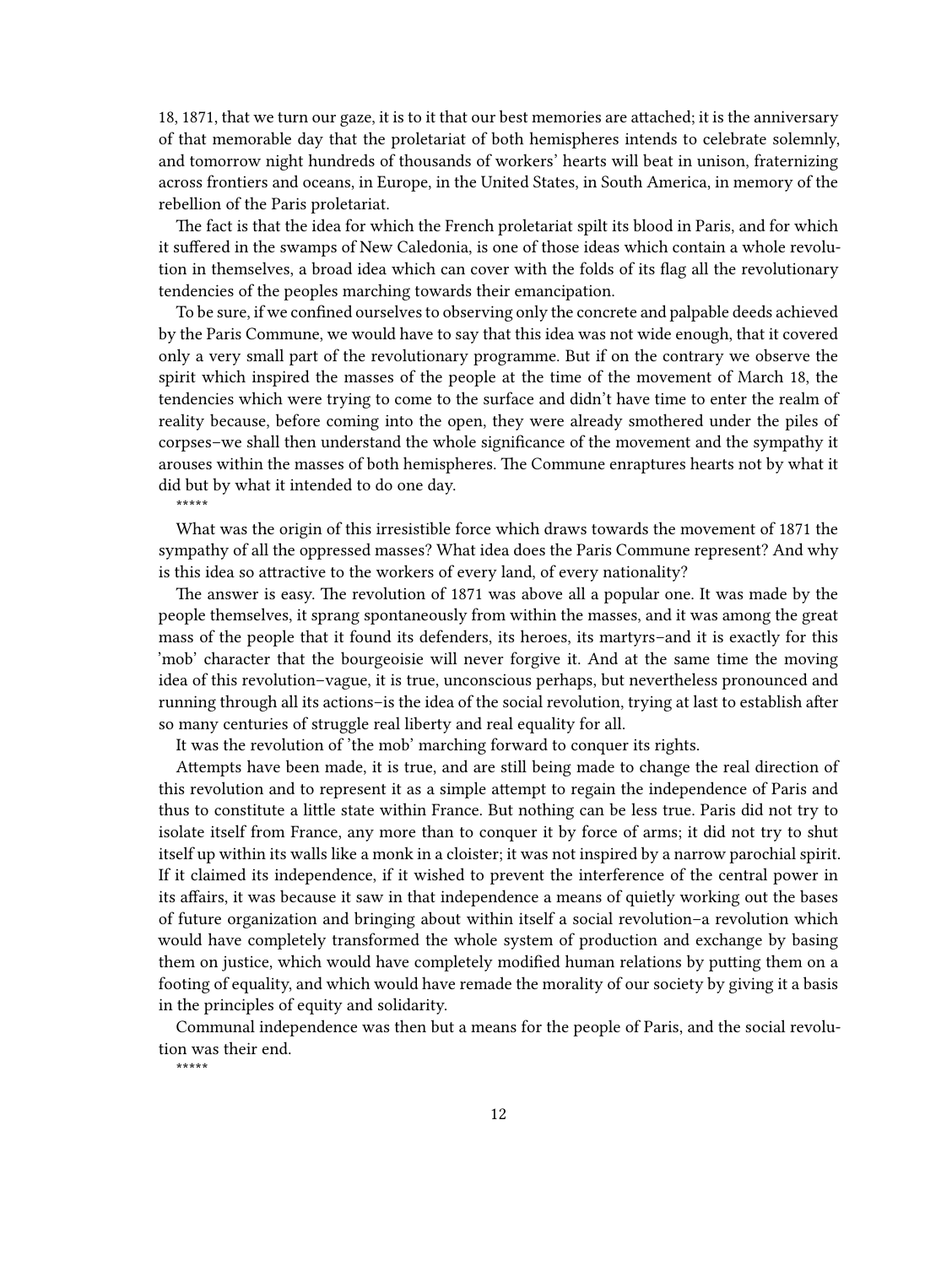This end would have certainly been attained if the revolution of March 18 had been able to take its natural course, if the people of Paris had not been slashed, stabbed, shot and disembowelled by the murderers of Versailles. To find a clear and precise idea, comprehensible to everyone and summing up in a few words what had to be done to bring about the revolution–such was indeed the preoccupation of the people of Paris from the earliest days of their independence. But a great idea does not germinate in a day, however rapid the elaboration and propagation of ideas during revolutionary periods. It always needs a certain time to develop, to spread throughout the masses, and to translate itself into action, and the Paris Commune lacked this time.

It lacked more than this, because ten years ago the ideas of modern socialism were themselves passing through a period of transition. The Commune was born so to speak between two eras in the development of modern socialism. In 1871 the authoritarian, governmental, and more or less religious communism of 1848 no longer had any hold over the practical and libertarian minds of our era. Where could you find today a Parisian who would agree to shut himself up in a Phalansterian barracks? On the other hand the collectivism which wished to yoke together the wage system and collective property remained incomprehensible, unattractive, and bristling with difficulties in its practical application. And free communism, anarchist communism, was scarcely dawning; it scarcely ventured to provoke the attacks of the worshippers of governmentalism.

Minds were undecided, and the socialists themselves didn't feel bold enough to begin the demolition of individual property, having no definite end in view. Then they let themselves be fooled by the argument which humbugs have repeated for centuries : 'Let us first make sure of victory; after that we shall see what can be done.'

#### \*\*\*\*\*

First make sure of victory! As if there were any way of forming a free commune so long as you don't touch property! As if there were any way of defeating the enemy so long as the great mass of the people is not directly interested in the triumph of the revolution, by seeing that it will bring material, intellectual, and moral well-being for everyone! They tried to consolidate the Commune first and put off the social revolution until later, whereas the only way to proceed was to consolidate the Commune by means of the social revolution!

The same thing happened with the principle of government. By proclaiming the free commune, the people of Paris were proclaiming an essentially anarchist principle; but, since the idea of anarchism had at that time only faintly dawned in men's minds, it was checked half-way, and within the Commune people decided in favour of the old principle of authority, giving themselves a Commune Council, copied from the municipal councils.

If indeed we admit that a central government is absolutely useless to regulate the relations of communes between themselves, why should we admit its necessity to regulate the mutual relations of the groups which make up the commune? And if we leave to the free initiative of the communes the business of coming to a common understanding with regard to enterprises concerning several cities at once, why refuse this same initiative to the groups composing a commune? There is no more reason for a government inside a commune than for a government above the commune.

But in 1871 the people of Paris, who have overthrown so many governments, were making only their first attempt to rebel against the governmental system itself; so they let themselves be carried away by governmental fetishism and gave themselves a government. The consequences of that are known. The people sent their devoted sons to the town hall. There, immobilized, in the midst of paperwork, forced to rule when their instincts prompted them to be and to move among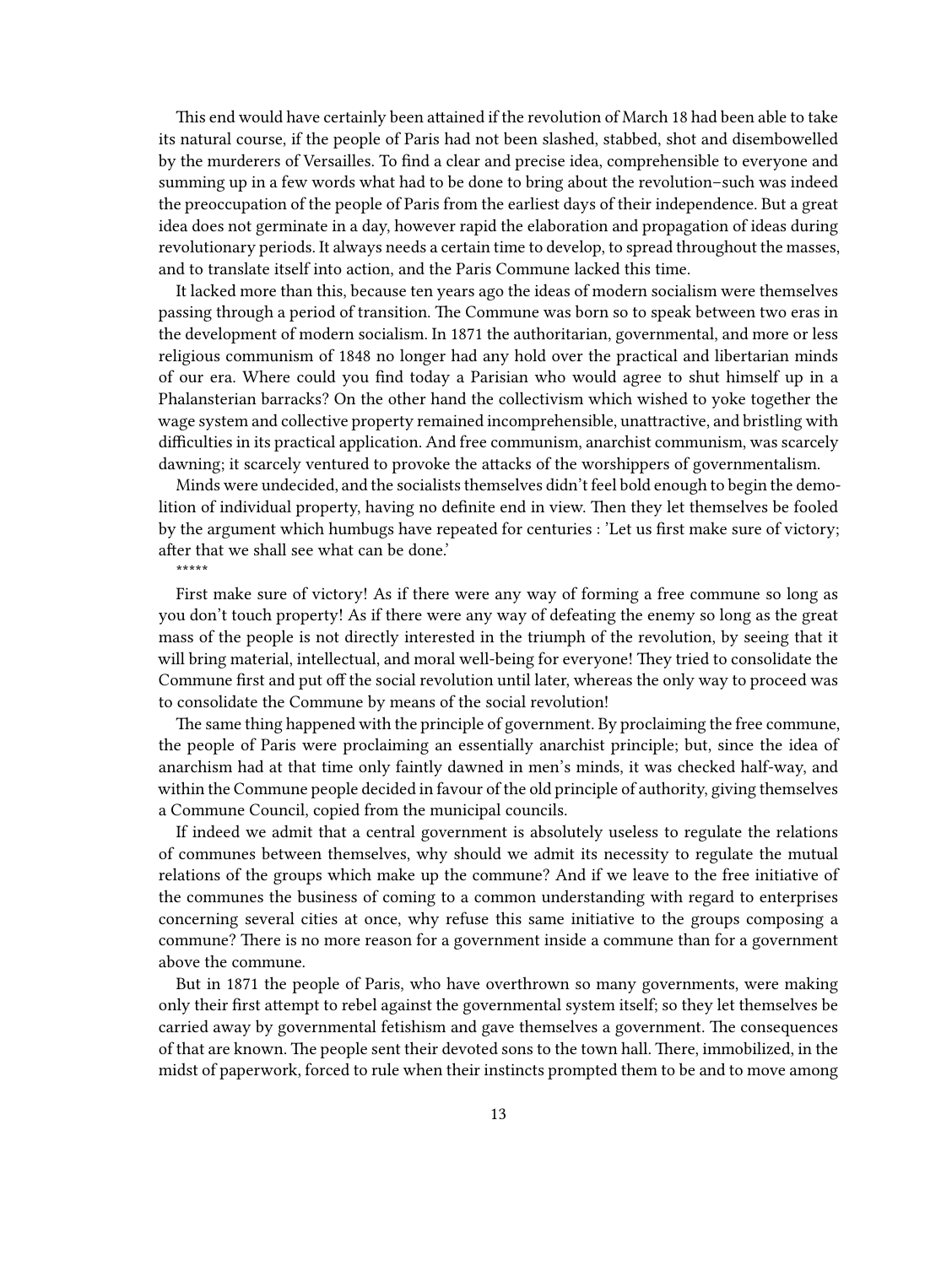the people, forced to discuss when it was necessary to act, and losing the inspiration which comes from continual contact with the masses, they found themselves reduced to impotence. Paralysed by their removal from the revolutionary source, the people, they themselves paralysed the popular initiative.

Born during a period of transition, at a time when the ideas of socialism and authority were undergoing a profound modification; emerging from a war, in an isolated centre, under the guns of the Prussians, the Paris Commune was bound to perish.

But by its eminently popular character it began a new era in the series of revolutions, and through its ideas it was the precursor of a great social revolution. The unheard of, cowardly, and ferocious massacres with which the bourgeoisie celebrated its fall, the mean vengeance which the torturers have perpetrated on their prisoners for nine years, these cannibalistic orgies have opened up between the bourgeoisie and the proletariat a chasm which will never be filled. At the time of the next revolution, the people will know what has to be done; they will know what awaits them if they don't gain a decisive victory, and they will act accordingly.'

Indeed we now know that on the day when France bristles with insurgent communes, the people must no longer give themselves a government and expect that government to initiate revolutionary measures. When they have made a clean sweep of the parasites who devour them, they will themselves take possession of all social wealth so as to put it into common according to the principles of anarchist communism. And when they have entirely abolished property, government, and the state, they will form themselves freely according to the necessities dictated to them by life itself. Breaking its chains and overthrowing its idols, mankind will march them towards a better future, no longer knowing either masters or slaves, keeping its veneration only for the noble martyrs who paid with their blood and sufferings for those first attempts at emancipation which have lighted our way in our march towards the conquest of freedom.

#### <span id="page-13-0"></span>**From the Paris Commune to anarchist communism**

\*\*\*\*\*

The celebrations and public meetings organized on March 18 in all the towns where there are socialist groups deserve all our attention, not merely because they are a demonstration of the army of the proletariat, but more as an expression of the feelings which inspire the socialists of both hemispheres. They are 'polled' in this way better than by all imaginable methods of voting, and they formulate their aspirations in full freedom, without letting themselves be influenced by electoral tactics.

Indeed the proletarians meeting on this day no longer confine themselves to praising the heroism of the Paris proletariat, or to calling for vengeance for the May massacres. While refreshing themselves with the memory of the heroic struggle in Paris, they have gone further. They are discussing what lessons for the next revolution must be drawn from the Commune of 1871; they are asking what the mistakes of the Commune were, not to criticize the men who made them, but to bring out how the prejudices about property and authority, which were at that time prevalent in the workers' organizations, prevented the revolutionary idea from coming to light, being developed, and illuminating the whole world with its life-giving light.

The lesson of 1871 has benefited the proletariat of the whole world, and, breaking with their old prejudices, the proletarians have said clearly and simply what they understand their revolution to be.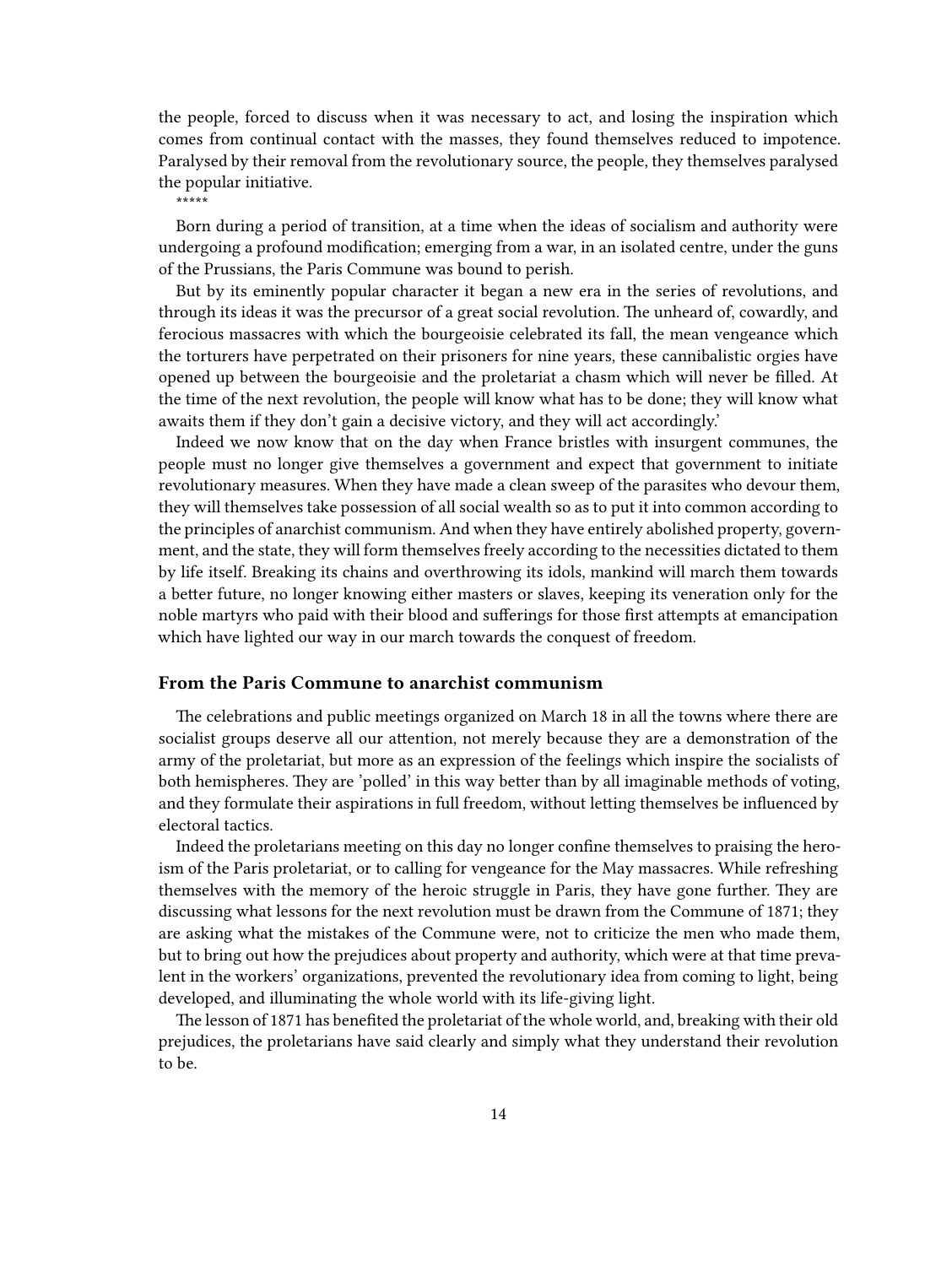\*\*\*\*\*

It is certain from now on that the next rising of communes will not be merely a communalist movement. Those who still think that it is necessary to establish the independent commune and then within this commune attempt to carry out economic reforms are being left behind by the development of the popular mind. It is through revolutionary socialist actions, abolishing individual property, that the communes of the next revolution will assert and establish their independence.

On the day when, as a result of the development of the revolutionary situation, governments are swept away by the people, and the camp of the bourgeoisie, which is maintained only by the protection of the state, is thrown into disorder–on that day (and it is not far off), the insurgent people will not wait until some government decrees in its amazing wisdom some economic reforms. They will themselves abolish individual property by a violent expropriation, taking possession in the name of the whole people of all the social wealth accumulated by the labour of previous generations. They will not confine themselves to expropriating the holders of social capital by a decree which would remain a dead letter; they will take possession of it on the spot and will establish their rights by making use of it without delay. They will organize themselves in the factories to keep them working; they will exchange their hovels for salubrious dwellings in the houses of the bourgeoisie; they will organize themselves to make immediate use of all the wealth stored up in the towns; they will take possession of it as if it had never been stolen from them by the bourgeoisie. Once the industrial baron who deducts profits from the worker has been evicted, production will continue, shaking off the restraints which obstruct it, abolishing the speculations which kill it and the muddle which disorganizes it, and transforming itself according to the needs of the moment under the impulse which will be given to it by free labour. 'People never worked in France as they did in 1793, after the land was snatched from the hands of the nobles,' says Michelet. People have never worked as they will on the day when work has become free, when every advance by the worker will be a source of well-being for the whole commune. \*\*\*\*\*

On the subject of social wealth, an attempt has been made to establish a distinction between two kinds, and has even managed to divide the socialist party over this distinction. The school which today is called collectivist, substituting for the collectivism of the old International (which was only anti-authoritarian communism) a sort of doctrinaire collectivism, has tried to establish a distinction between capital which is used for production and wealth which is used to supply the necessities of life. Machinery, factories, raw materials, means of communication, and land on one side; and homes, manufactured goods, clothing, foodstuffs on the other. The former becoming collective property; the latter intended, according to the learned representatives of this school, to remain individual property.

An attempt has been made to establish this distinction. But the good sense of the people has quickly got the better of it. They have realized that this distinction is illusory and impossible to establish. Unsound in theory, it fails before the reality of life. The workers have realized that the house which shelters us, the coal and gas which we burn, the nourishment which the human machine burns to maintain life, the clothing which man covers himself with to protect his existence, the book which he reads for instruction, even the pleasure which he gets, are so many integral parts of his existence, are just as necessary for the success of production and for the progressive development of mankind as machines, factories, raw materials and other media of production. They have realized that to maintain individual property for this kind of wealth would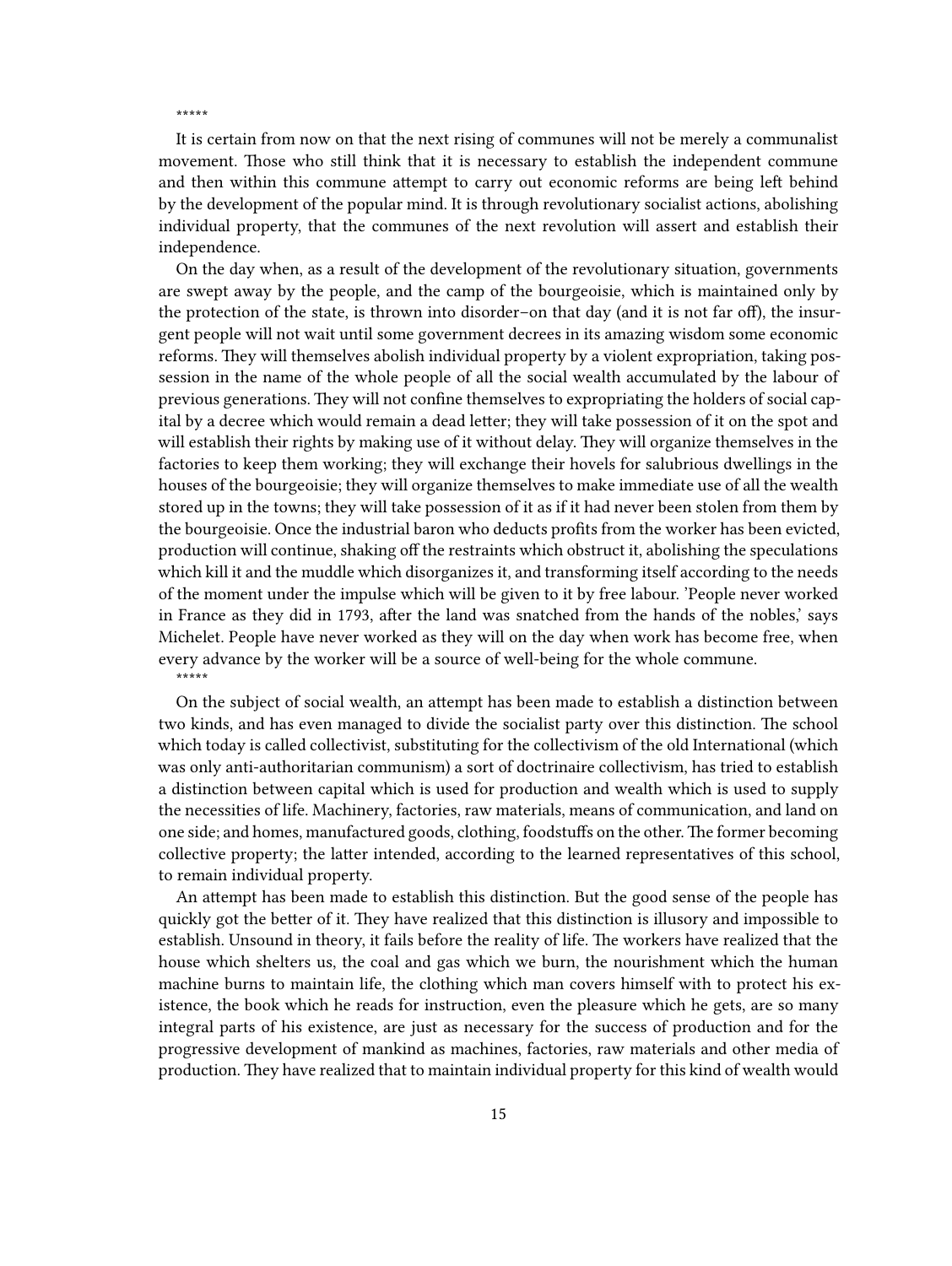be to maintain inequality, oppression, exploitation, to paralyse in advance the results of partial expropriation. Leaping the hurdles put in their way by theoretical collectivism, they are going straight for the simplest and most practical form of anti-authoritarian communism.

in fact in their meetings the proletarians are clearly asserting their right to all social wealth and the necessity of abolishing individual property as much in consumer goods as in those for further production. 'On the day of the revolution, we shall seize all wealth, all goods stored up in the towns, and we shall put them in common,' say the spokesmen of the working masses, and the audiences confirm this by their unanimous approval.

'Let each person take from the store what he needs, and we may be sure that in the warehouses of our towns there will be enough food to feed everyone until the day when free production makes a new start. In the shops of our towns there are enough clothes to clothe everyone, stored there unsold, next to general poverty. There are even enough luxury goods for everyone to choose according to taste.'

That–judging by what is said at the meetings–is how the proletarian mass imagines the revolution: the immediate introduction of anarchist communism, and the free organization of production. These two points are settled, and in this respect the communes of the revolution which is knocking on the door will no longer repeat the errors of their forerunners which by shedding their blood so generously have cleared the way for the future.

\*\*\*\*\*

The same agreement has not yet been reached–though it is not far away–on another point, no less important, on the question of government.

It is known that there are two schools of thought face to face, completely divided on this question. 'It is necessary,' says one, 'on the very day of the revolution to set up a government to take power. This strong, powerful and resolute government will make the revolution by decreeing this and that and by imposing obedience to its decrees.'

'A sad delusion!' says the other. 'Every central government, taking it on itself to rule a nation, being formed inevitably from disparate elements and being conservative by virtue of its governmental essence, would be only a hindrance to the revolution. It would only obstruct the revolution in the communes ready to go ahead, without being able to inspire backward communes with the spirit of revolution. The same within a commune in revolt. Either the commune government will only sanction things already done, and then it will be a useless and dangerous mechanism; or else it will want to take the lead: it will make rules for what has still to be worked out freely by the people themselves if it is to be viable; it will apply theories where the whole of society must work out new forms of common life with that creative force which arises in the social organism when it breaks its chains and sees new and wider horizons opening up in front of it. The men in power will obstruct this enthusiasm, without carrying out any of the things which they would have been capable of themselves if they had remained within the people, working out the new organization with them instead of shutting themselves up in government ministries and wearing themselves out in idle debates. A government will be a hindrance and a danger; powerless to do good, full of strength to do evil; so what is the point of it?'

However natural and correct this argument is, it nevertheless runs up against age-old prejudices stored up and given credit by those who have had an interest in maintaining the religion of government side by side with the religion of property and the religion of god.

This prejudice–the last of the series, God, Property, Government–still exists and is a danger to the next revolution. But it can already be stated that it is in decline. 'We shall manage our business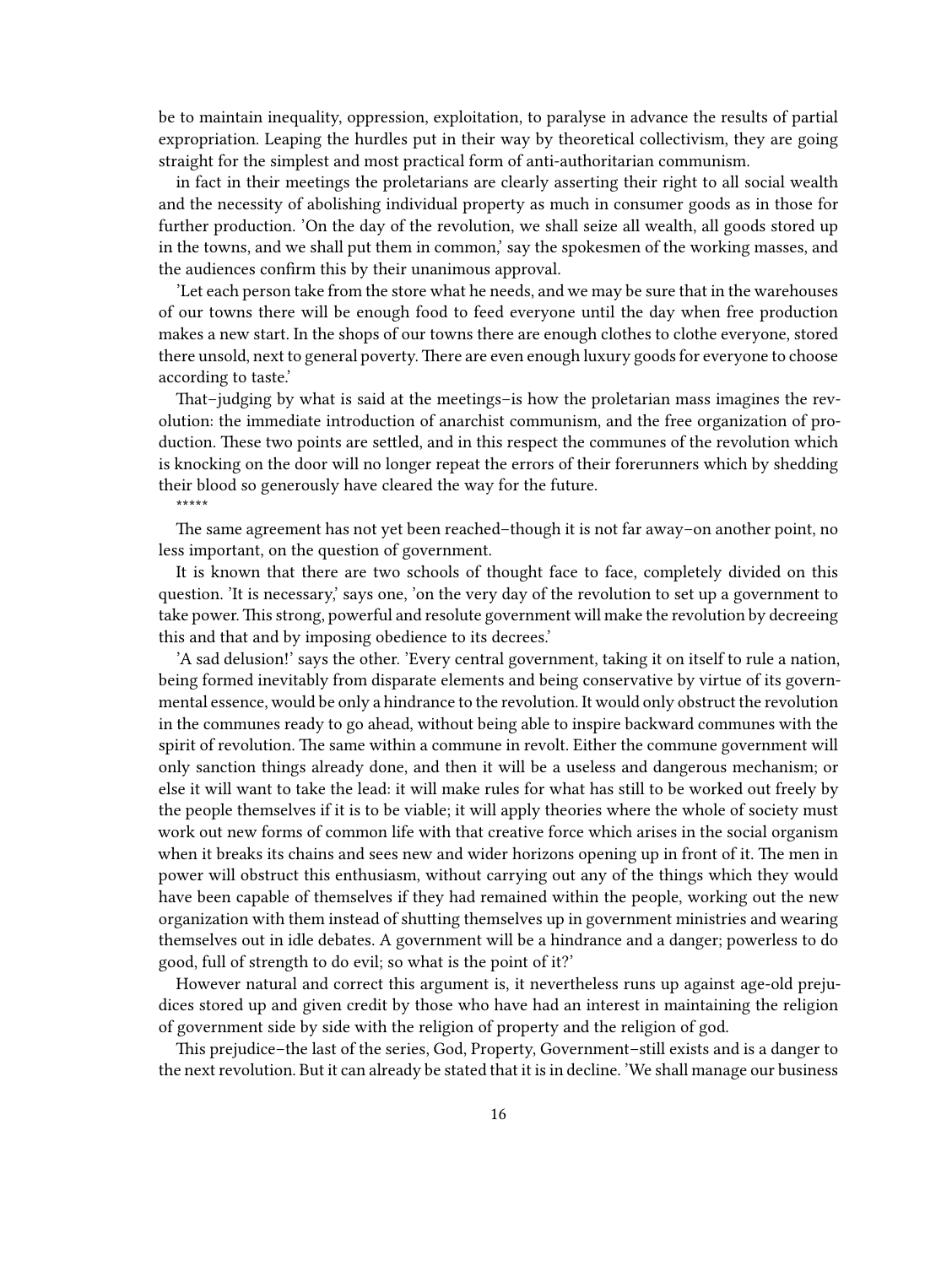ourselves, without waiting for orders from a government, and we shall take no notice of those who try to force themselves on us as priests, proprietors, or government,' the proletarians are already saying. So it is to be hoped that if the anarchist party continues to struggle vigorously against the religion of governmentalism, and if it does not itself stray from the path by letting itself be drawn into struggles for power–it is to be hoped, we say, that in the few years which still remain to us before the revolution the governmental prejudice will be shaken sufficiently not to be able any more to draw the proletarian masses into a false road. \*\*\*\*\*

There is however a regrettable omission in the popular meetings which we want to point out. This is that nothing, or almost nothing, is done about the countryside. Everything is confined to the towns. The countryside might not exist for the workers in the towns. Even the speakers who talk about the character of the next revolution avoid mentioning the countryside and the land. They do not know the peasant or his desires, and they don't venture to speak in his name. Is it necessary to insist at length on the danger arising from this? The emancipation of the proletariat will not be even possible so long as the revolutionary movement does not include the villages. The insurgent communes will not be able to hold out for even a Year if the insurrection is not at the same time spread in the villages. When taxes, mortgages, and rents are abolished, when the institutions which levy them are scattered to the four winds, it is certain that the villages will understand the advantages of this revolution. But in any case it would be unwise to count on the diffusion of the revolutionary idea from the towns into the countryside without preparing ideas in advance. It is necessary to know here and now what the peasant wants, how the revolution in the villages is to be understood, how the thorny question of property in land is to be resolved. It is necessary to say to the peasant in advance what the town proletarian and his allies propose to do, that he has nothing to fear from the measures which will be harmful to the landowner. It is necessary that on his side the town worker gets used to respecting the peasant and to working in agreement with him.

But for this the workers must take on the task of spreading propaganda in the villages. It is important that in each town there should be a small special organization, a branch of the Land League, for propaganda among the peasants. It is necessary that this kind of propaganda should be considered as a duty under the same heading as propaganda in the industrial centres.

The beginning will be difficult; but let us remember that the success of the revolution is at stake. It will only be victorious on the day when the factory worker and the field labourer proceed hand in hand to the conquest of equality for all, bringing happiness to the country cottage as well as to the buildings of the large industrial areas.

## <span id="page-16-0"></span>**Editor's NOTE**

This essay consists of three separate articles which were first published in Kropotkin's paper Le Revolte for the anniversaries of the Paris Commune in March 1880, March 1881, and March 1882. They were put together to form a single chapter of Kropotkin's first political book ('La Commune de Paris', Paroles d'un Revolte, Paris 1885). The first English translation was published eighty years ago as the second Freedom Pamphlet (The Commune of Paris, London 1891), and was reprinted five years later in the American Liberty Library (The Commune of Paris, Columbus Junction 1896); it has recently been included in an abridged and inaccurate version in Martin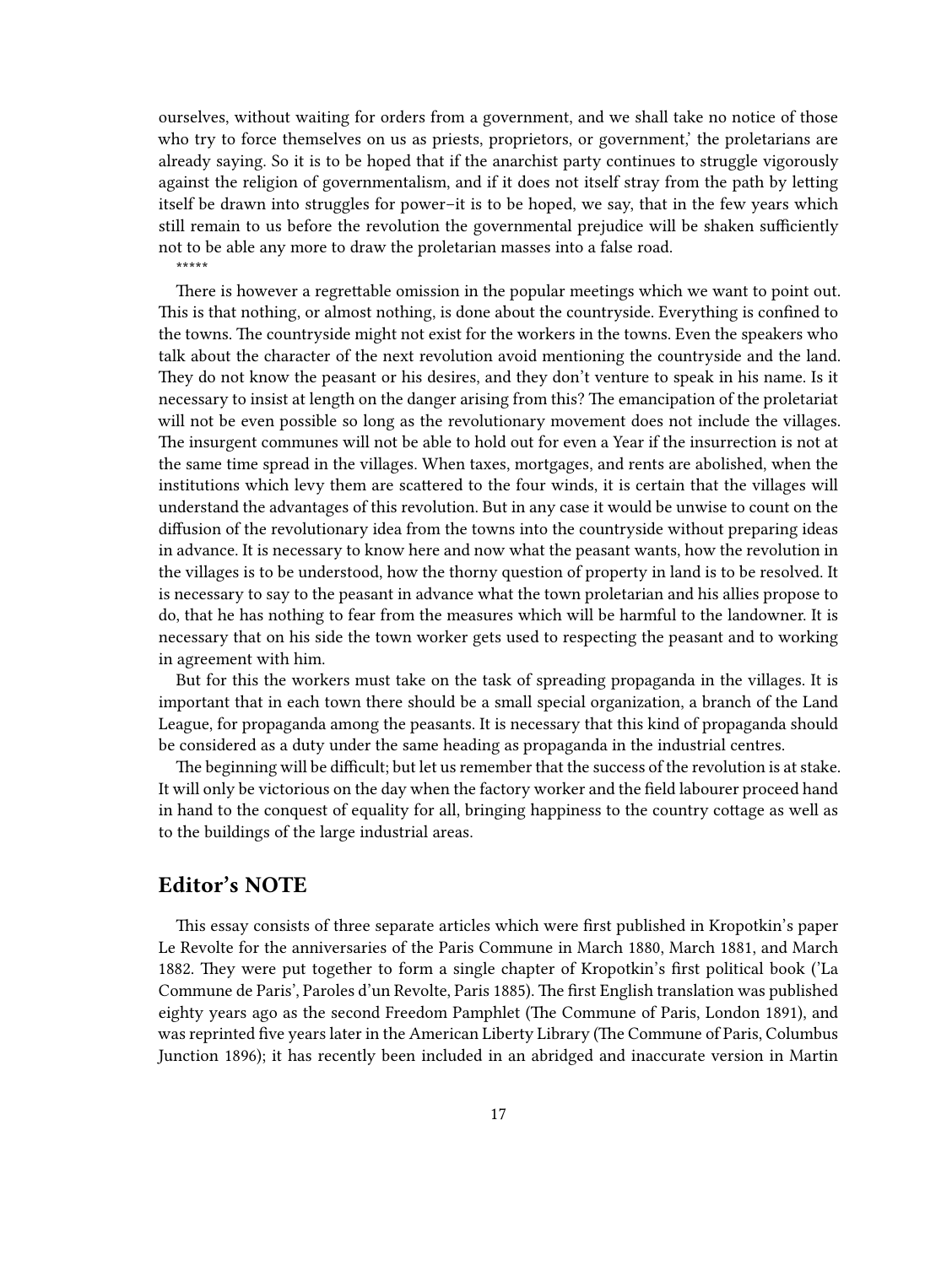A. Miller's edition of Kropotkin's Selected Writings on Anarchism and Revolution (reviewed in FREEDOM on June 26). The translation has now been revised by Nicolas Walter to make the original version of the essay available in English for the first time.

This pamphlet is No. 8 of a series published by Freedom Press,"84b Whitechapel High St. London, E1, in the Anarchist weekly 'Freedom'. Further copies may be obtained at 7.5 p each (inc. post,)

FREEDOM Weekly - 7.5 p ANARCHY Monthly - 20 p [inc. post] Express Printers. 84a Whitechapel High Street. E.1.